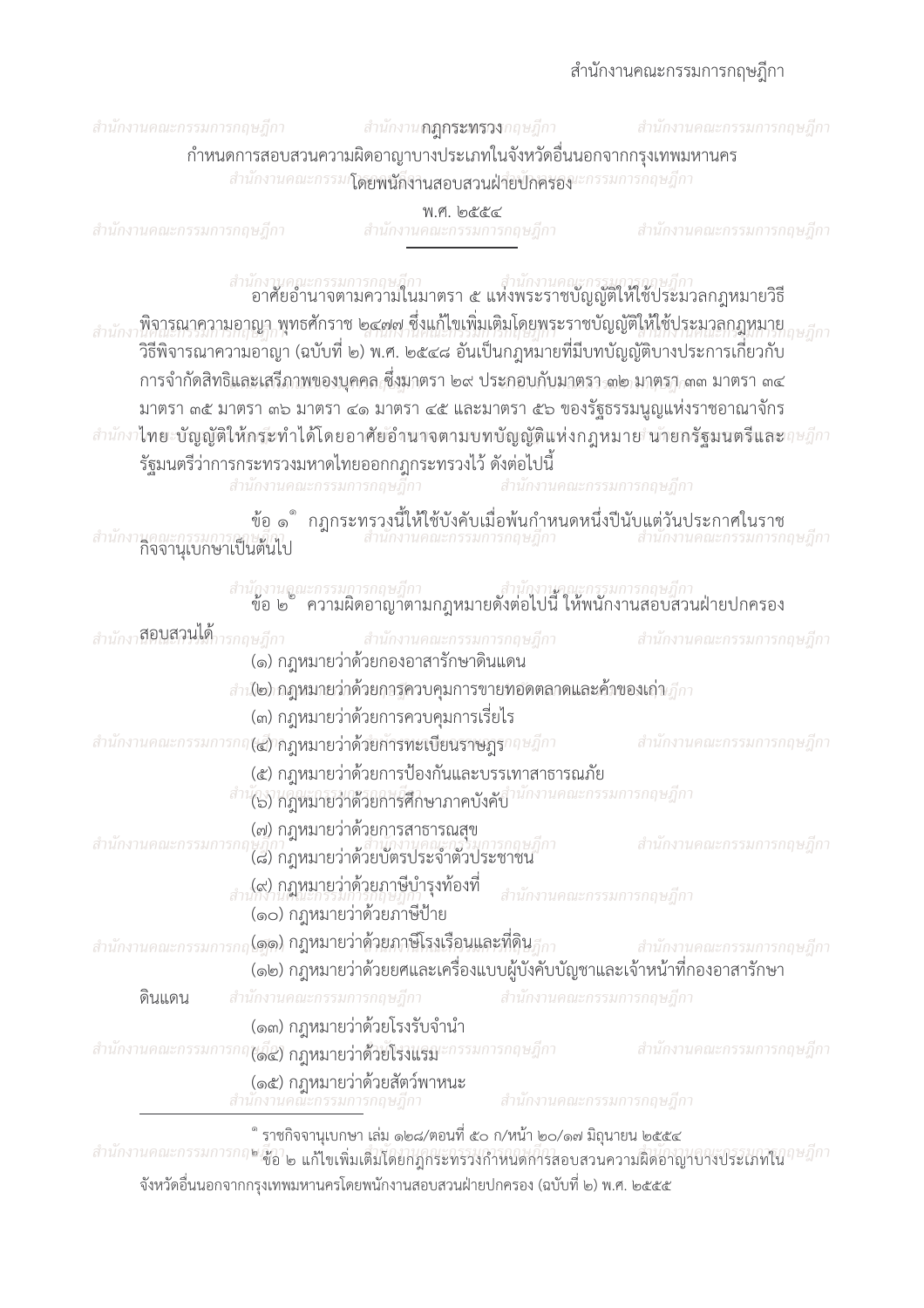| (๑๖) กฎหมายว่าด้วยสุสานและฌาปนสถาน                                                                                                                                                                                                                                                                                                                                                                                                                                               |
|----------------------------------------------------------------------------------------------------------------------------------------------------------------------------------------------------------------------------------------------------------------------------------------------------------------------------------------------------------------------------------------------------------------------------------------------------------------------------------|
| สำนักงานคณะกรรมการกฤษฎีกา<br>สำนักงานคณะกรรมการกฤษฎีกา<br>รกฤษฎีกา<br>สำนักงานคณะกรรมก                                                                                                                                                                                                                                                                                                                                                                                           |
| ข้อ ๓  ในกรณีที่การกระทำความผิดอาญาตามกฎหมายในข้อ ๒ เป็นการกระทำ<br>้กรรมเดียวที่เป็นความผิดตามกฎหมายอื่นด้วย ถ้าความผิดอาญาตามกฎหมายในข้อ ๒ เป็นความผิดที่                                                                                                                                                                                                                                                                                                                      |
| .มีโทษหนักที่สุด ให้พนักงานสอบสวนฝ่ายปกครองทำการสอบสวนการกระทำความผิดอาญาตาม<br>กงานคณะกรรมารุกฤษฎีกา<br>กฎหมายอื่นนั้นด้วย                                                                                                                                                                                                                                                                                                                                                      |
| สำนักงานคณะกรรมการกฤษฎีกา<br>ข้อ ๔  ให้ผู้ว่าราชการจังหวัดแต่งตั้งปลัดอำเภอผู้ปฏิบัติหน้าที่ ณ ที่ว่าการกิ่งอำเภอ                                                                                                                                                                                                                                                                                                                                                                |
| หรือที่ว่าการอำเภอเป็นพนักงานสอบสวนสำหรับกิ่งอำเภอหรืออำเภอนั้น<br>สำนักงานคณะกรรมการกฤษฎีกา                                                                                                                                                                                                                                                                                                                                                                                     |
| ให้ปลัดอำเภอผู้เป็นหัวหน้าประจำกิ่งอำเภอหรือนายอำเภอ เป็นหัวหน้าพนักงาน                                                                                                                                                                                                                                                                                                                                                                                                          |
| สอบสวนตามมาตรา ๑๘ วรรคสี่ และเป็นพนักงานสอบสวนผู้รับผิดชอบตามมาตรา ๑๔๐ แห่ง                                                                                                                                                                                                                                                                                                                                                                                                      |
| ประมวลกฎหมายวิธีพิจารณาความอาญา                                                                                                                                                                                                                                                                                                                                                                                                                                                  |
| สำนักงานคณะกรรมการ <b>ในกรีณีที่มีเหตุอันสมควร ผู้ว่าราชการจังหวัด</b> รองผู้ว่าราชการจังหวัด หรือปลัดวรกฤษฎีกา                                                                                                                                                                                                                                                                                                                                                                  |
| ้จังหวัดซึ่งผู้ว่าราชการจังหวัดมอบหมาย จะเข้ามาเป็นหัวหน้าพนักงานสอบสวนตามมาตรา ๑๘ วรรค                                                                                                                                                                                                                                                                                                                                                                                          |
| ีสี่ และเป็นพนักงานสอบสวนผู้รับผิดชอบตามมาตรา ๑๔๐ แห่งประมวลกฎหมายวิธีพิจารณาความ                                                                                                                                                                                                                                                                                                                                                                                                |
| อาญาในคดีใดคดีหนึ่งที่อยู่ในท้องที่กิ่งอำเภอหรืออำเภอที่อยู่ในจังหวัดนั้นก็ได้<br>เงานัคณะกรรมการทุกบุญกา<br>ผู้ว่าราชการจังหวัดอาจขอให้อธิบดีกรมการปกครองแต่งตั้งพนักงานสอบสวนฝ่าย                                                                                                                                                                                                                                                                                              |
| ปกครองในสังกัดกรมการปกครองไปร่วมสอบสวนในคดีใดคดีหนึ่งที่อยู่ในท้องที่กิ่งอำเภอ อำเภอ หรือ<br>จังหวัดก็ได้                                                                                                                                                                                                                                                                                                                                                                        |
| สำนักงานคณะกรรมการกฤษฎีกา สำนักงานคณะกรรมการกฤษฎีกา<br>สำนักงานคณะกรรมการกฤษฎีกา                                                                                                                                                                                                                                                                                                                                                                                                 |
| ี ข้อ ๕ ในกรณีจำเป็นหรือมีเหตุอันสมควร ผู้ว่าราชการจังหวัดใดอาจประสานขอให้                                                                                                                                                                                                                                                                                                                                                                                                       |
| ผู้บังคับการตำรวจภูธรจังหวัดแต่งตั้งพนักงานสอบสวนฝ่ายตำรวจซึ่งมีอำนาจสอบสวนในจังหวัดนั้น                                                                                                                                                                                                                                                                                                                                                                                         |
| เข้าทำการสอบสวนร่วมกับพนักงานสอบสวนฝ่ายปกครองในท้องที่กิ่งอำเภอ อำเภอ หรือจังหวัดก็ได้                                                                                                                                                                                                                                                                                                                                                                                           |
| ี่ สำนักงานคณะกรรมการกฤษฎีกา<br>งานคณะกรรมการกฤษฎีกา<br>นคณะกรรมการกฤษฎีกา                                                                                                                                                                                                                                                                                                                                                                                                       |
| ข้อ ๖ ในการสอบสวนโดยปกติให้ใช้ที่ว่าการกิ่งอำเภอ ที่ว่าการอำเภอ หรือศาลา<br>กลางจังหวัดที่อยู่ในเขตท้องที่กิ่งอำเภอ อำเภอ หรือจังหวัดนั้น แล้วแตกรุณกรุณขฏิกา<br>กลางจังหวัดที่อยู่ในเขตท้องที่กิ่งอำเภอ อำเภอ หรือจังหวัดนั้น แล้ว<br>สอบสวน เว้นแต่เมื่อมีเหตุจำเป็นหรือเพื่อความสะดวกจะไปทำการสอบสวนที่ใดก็ได้ตามที่เห็นสมควร<br>ก็ผู้บรรมการที่กลับการและเป็นหรือเพื่อนการเสียงกรรมการกฤษฎีกา<br>กมานคณะกรรมการกฤษฎก<br>ทั้งนี้ ให้บันทึกเหตุดังกล่าวไว้ในสำนวนการสอบสวนด้วย |
| สำนักงานคณะกรรมการกฤษฎีกา<br>สำนักงานคณะกรรมการกฤษฎีกา<br>้ข้อ ๗ ในกรณีจำเป็นจะต้องควบคุมผู้ต้องหาไว้ในระหว่างสอบสวน ให้พนักงาน                                                                                                                                                                                                                                                                                                                                                  |

สำนักสอบสวนฝ่ายปกครองควบคุมผู้ต้องหาไว้ ัณ ที่ทำการของพนักงานสอบสวนฝ่ายปกคัรอง เว้นแต่ไม่มีวกฤษฎีกา<br>สถานที่ควบคุมเช่นว่านั้น ให้พนักงานสอบสวนฝ่ายปกครองมอบตัวผู้ต้องหาฝากควบคุมไว้ ณ สถานี<br>ตำรวจแห่งท้องที่ที่ทำการของพนักงาน

**ควบคุมไว้**<br>สำนักงานคณะกรรมการกฤษฎีกา

สำนักงานคณะกรรมการกฤษฎีกา

สำนักงานคณะกรรมการกฤษฎีกา

สำนักงานคณะกรรมการกฤษฎีกา

สำนักงานคณะกรรมการกฤษฎีกา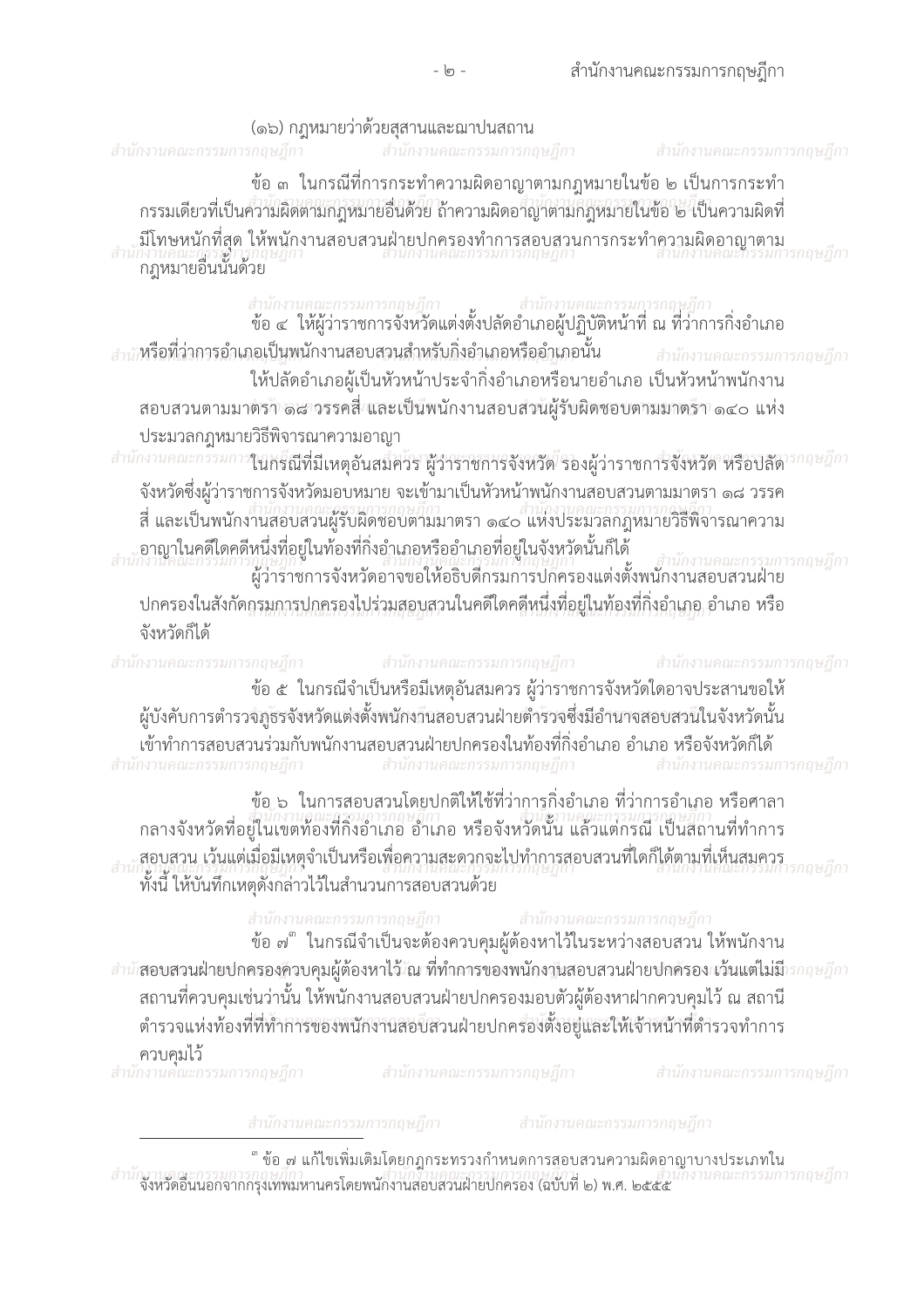ข้อ ๘ การสั่งคำร้องขอให้ปล่อยชั่วคราวให้เป็นไปตามประมวลกฎหมายวิธีพิจารณา สำนักวามอาญา และให้นำหลักเกณฑ์เกี่ยวกับการปล่อยชั่วคราวของสำนักงานอัยการสูงสุดและสำนักงานารกฤษฎีกา ้ตำรวจแห่งชาติมาใช้บังคับ โดยอนุโลม เท่าที่ไม่ขัดหรือแย้งกับกฎกระทรวงนี้<br>สำนักงานคณะกรรมการกฤษฎีกา

สำนักงานคณะกรรมการกฤษฎีกา

ข้อ ๙ ในคดีที่มีผู้ร่วมกระทำความผิดหลายคนและเป็นคดีที่พนักงานสอบสวนฝ่าย รกถษภีกา ุ พยานหลักฐานในคดีนั้นได้ หรือพยานหลักฐานที่มีอยู่ไม่เพียงพอที่จะดำเนินคดีกับผู้ต้องหาทั้งหมด หรือบางส่วนได้พนักงานสอบสวนฝ่ายปกครองอาจพิจารณากันผู้ต้องหาซึ่งไม่ใช่ตัวการสำคัญไว้เป็น <sub>สำนั</sub>พยาน<sub>น</sub>ทั้งนี้ การพิจารณาดังกล่าวให้คำนึงถึงความน่าเชื่อถือของพยานและประโยชน์แห่งคดีด้วย<sub>รรมการกฤษภีกา</sub> ในการกันผู้ต้องหาไว้เป็นพยานตามวรรคหนึ่ง ให้พนักงานสอบสวนฝ่ายปกครองทำ ้ ความเห็นโดยระบุเหตุผลและความจำเป็นเพื่อขออนุญาตเสนอต่อหัวหน้าพนักงานสอบสวนและผู้ว่า ี ราชการจังหวัดตามลำดับ ในกรณีที่ผู้ว่าราชการจังหวัดเห็นควรอนุญาต ให้ทำหนังสือเพื่อขอความเห็น กฤษฎีกา ี<sup>สำนัก</sup>จากพนักงานอัยการก่อื่นที่จะพิจารณาอนุญาต และเมื่อพนักงานอัยการให้ความเห็นแล้ว ให้พนักงาน สอบสวนฝ่ายปกครองถือปฏิบัติตามความเห็นของพนักงานอัยการ

้านกรณีที่พนักงานอัยการให้ความเห็นว่าควรอนญาต ให้พนักงานสอบสวนฝ่าย ่<br>แบบการองกันผู้ต้องหาไว้เป็นพยาน และให้สรุปสำนวนมีความเห็นควรสั่งไม่ฟ้องผู้ต้องหานั้น รรมการกถษภีกา

ู้ข้อ ๑๐ ..เมื่อพนักงานสอบสวนฝ่ายปกครองเห็นว่าการสอบสวนเสร็จแล้ว ให้เสนอ ้สำนวนการสอบสวนพร้อมด้วยความเห็นต่อหัวหน้าพนักงานสอบสวนโดยมิชักช้า และให้หัวหน้า สำนัก**พนักงานสอบสวนเป็นผู้ดำเนินการตามมาตรา ๑๔๐ แห่งประมวลกฎหมายวิธีพิจารณาความอาญา**มการกฤษฎีกา

ช้อาลลากมื่อไม่ปรากฏว่าผู้ใดเป็นผู้กระทำความผิด ให้พนักงานสอบสวน ผู้รับผิดชอบงดการสอบสวนหรือทำความเห็นที่ควรให้งดการสอบสวนตามมาตรา ๑๔๐ (๑) แห่ง สำนักงานถูกลูกฎหมายวิธีพิจารณาความอาญา ในกรณีดังต่อไปนี้<sup>ำกฤษฎีกา</sup> สำนักงานคณะกรรมการกฤษฎีกา

(๑) ความผิดอาญาที่มีอัตราโทษจำคุกอย่างสูงไม่เกินสามปี และได้สืบสวนสอบสวน ติดต่อกันมาแล้วไม่น้อยกว่าสามเดือนนับตั้งแต่วันที่รับคำร้องทุกข์หรือกล่าวโทษ ให้พนักงานสอบสวน .<br>สานใจ้านคิดชอบงดการสอบสวนและบันทึกเหตุที่งดนั้นไว้

เรสอบสวนและบนทกเหตุทงดนนโว<br>ภักษฎกา<br>(๒) ความผิดอาญาที่มีอัตราโทษจำคุกอย่างสูงเกินกว่าสามปี และได้สืบสวน ี สอบสวนติดต่อกันมาแล้วไม่น้อยกว่าหกเดือนนับตั้งแต่วันที่รับคำร้องทุกข์หรือกล่าวโทษ ให้พนักงาน สอบสวนผู้รับผิดชอบทำความเห็นที่ควรให้งดการสอบสวน

สำนักงานคณะกรรมการ**ให้พนักงานสอบสวนผู้รับผิดชอบตาม (๑) หรือ (๒) ส่งสำนวนพร้อมด้วยบันทึกเหตุ**ารกฤษฎีกา ู้ที่งดการสอบสวนหรือความเห็นที่ควรให้งดการสอบสวน แล้วแต่กรณี ไปยังพนักงานอัยการ สำนักงานคณะกรรมการกฤษฎีกา ี่ สำนักงานคณะกรรมการกฤษฎีกา

ข้อ ๑๒ ให้ปลัดกระทรวงมหาดไทย รองปลัดกระทรวงมหาดไทย ผู้ตรวจราชการ กฤษฎีกา ้กระทรวงมหาดไทย อธิบดีกรมการปกครอง รองอธิบดีกรมการปกครอง ผู้ตรวจราชการกรมการ ปกครอง ผู้อำนวยการสำนักการสอบสวน และนิติการ กรมการปกครอง และผู้อำนวยการส่วนและ ้หัวหน้ากลุ่มงานในสำนักการสอบสวนและนิติการ กรมการปกครอง มีอำนาจควบคุม ตรวจตราหรือ **แนะนำเพื่อให้การสอบสวนเป็นไปตามกฎหมาย** สำนักงานคณะกรรมการกฤษฎีกา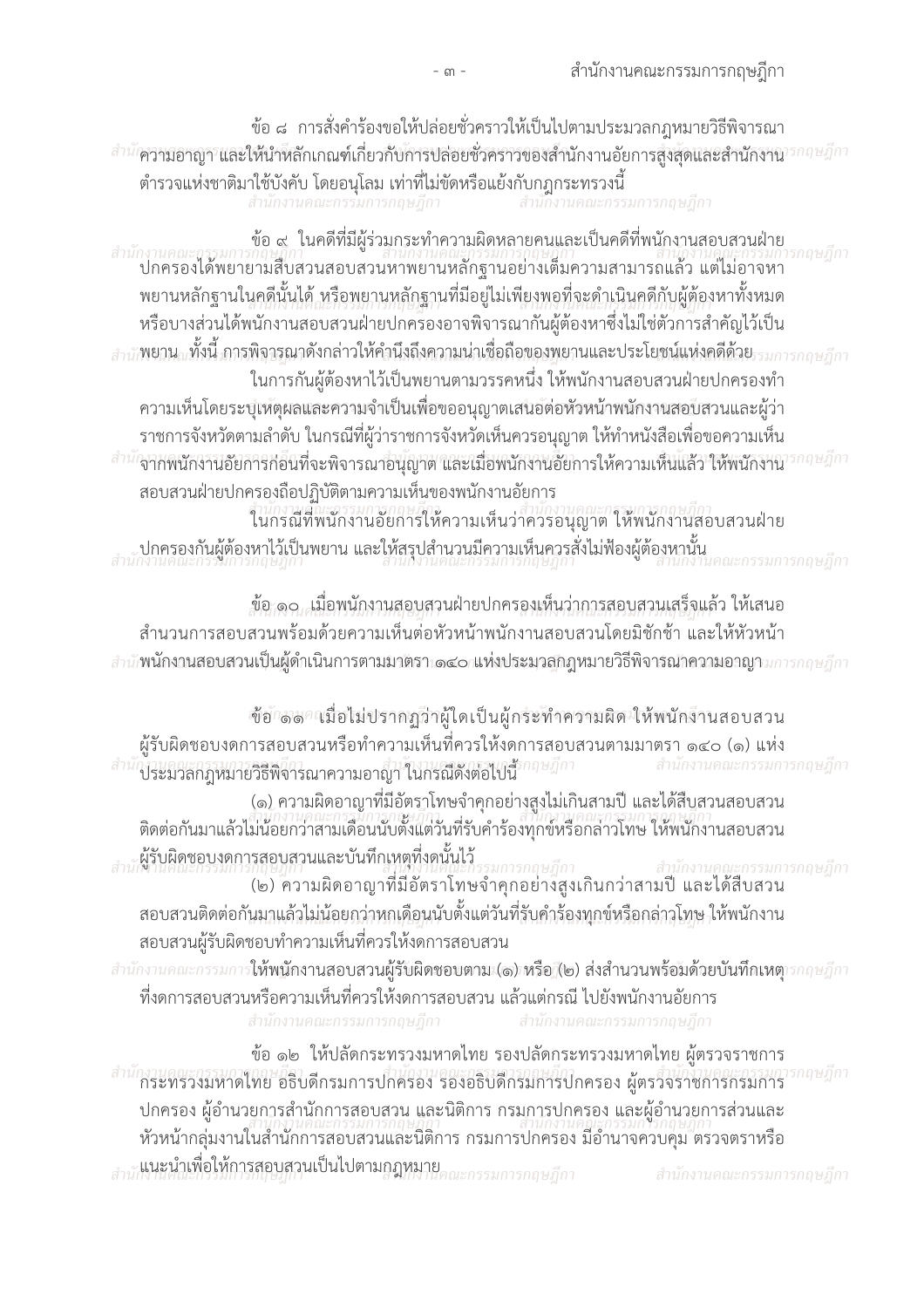|  | ี สำนักงานคณะกรรมการกฤษฎีกา |
|--|-----------------------------|

| ในระดับจังหวัด ให้ผู้บังคับบัญชาฝ่ายปกครองตั้งแต่ปลัดจังหวัดขึ้นไป มีอำนาจ                         |                         |
|----------------------------------------------------------------------------------------------------|-------------------------|
| <sup>ำมั</sup> ควบคุม ตรวจตรา <sup>ก</sup> หรือแนะนำเพื่อให้การสอบสวนเป็นไปตามกฎห <sup>ั</sup> มาย | ิสานกงานคณะกรรมการกฤษฎก |

## *จำกานคุณการมู*ก สามาเกิด<br>ขอ ๑๓ คดีอาญาใดที่ได้ดำเนินการสอบสวนไปก่อนวันที่กฎกระทรวงนี้ใช้บังคับ ให้ ดำเนินการต่อไปตามข้อบังคับกระทรวงมหาดไทย ว่าด้วยระเบียบการสอบสวนคดีอาญาบางประเภท<br>สำนักงานคณะกรรมการกฤษฎักา<br>ในจังหวัดอื่นนอกจากกรุงเทพมหานคร พ.ศ. ๒๕๒๐ จนกว่าคดีจะถึงที่สุด

|                           |                           | ี่สำนักงานคณะกรรมการกฤษฎีกา สำนักงานคณะกรรมการกฤษฎีกา |                                                            |                                                                                 |
|---------------------------|---------------------------|-------------------------------------------------------|------------------------------------------------------------|---------------------------------------------------------------------------------|
| สำนักงานคณะกรรมการกฤษฎีกา |                           |                                                       | อภิสิทธิ์ เวชชาชีวะ                                        | สำนักให้ไว้ ณ วันที่ ๑๒ พฤษภาคม พ.ศ. ๒๕๕๔กงานคณะกรรมการกฤษฎีกา                  |
|                           | สำนักงานคณะกรรมการกฤษฎีกา |                                                       | นายักรัฐมนตรี <i>แะกรรมการกฤษฎีกา</i><br>ชวรัตน์ ชาญวีรกูล |                                                                                 |
| สำนักงานคณะกรรมการกฤษฎีกา |                           |                                                       |                                                            | สำนักงาน <b>รัฐมนตรีว่าการกระที่กรวงมหาดไทย</b> สำนักงานคณะกรรมการกฤษฎีกา       |
|                           |                           | ี่สำนักงานคณะกรรมการกฤษฎีกา สำนักงานคณะกรรมการกฤษฎีกา |                                                            |                                                                                 |
|                           |                           |                                                       |                                                            | ี่สำนักงานคณะกรรมการกฤษฎีกา สำนักงานคณะกรรมการกฤษฎีกา สำนักงานคณะกรรมการกฤษฎีกา |
|                           |                           | สำนักงานคณะกรรมการกฤษฎีกา สำนักงานคณะกรรมการกฤษฎีกา   |                                                            |                                                                                 |
|                           |                           |                                                       |                                                            | สำนักงานคณะกรรมการกฤษฎีกา สำนักงานคณะกรรมการกฤษฎีกา สำนักงานคณะกรรมการกฤษฎีกา   |
|                           |                           | สำนักงานคณะกรรมการกฤษฎีกา สำนักงานคณะกรรมการกฤษฎีกา   |                                                            |                                                                                 |
|                           |                           |                                                       |                                                            | สำนักงานคณะกรรมการกฤษฎีกา สำนักงานคณะกรรมการกฤษฎีกา สำนักงานคณะกรรมการกฤษฎีกา   |
|                           |                           | สำนักงานคณะกรรมการกฤษฎีกา สำนักงานคณะกรรมการกฤษฎีกา   |                                                            |                                                                                 |
|                           |                           |                                                       |                                                            | ี่สำนักงานคณะกรรมการกฤษฎีกา สำนักงานคณะกรรมการกฤษฎีกา สำนักงานคณะกรรมการกฤษฎีกา |
|                           |                           | สำนักงานคณะกรรมการกฤษฎีกา สำนักงานคณะกรรมการกฤษฎีกา   |                                                            |                                                                                 |
| สำนักงานคณะกรรมการกฤษฎีกา |                           | สำนักงานคณะกรรมการกฤษฎีกา                             |                                                            | สำนักงานคณะกรรมการกฤษฎีกา                                                       |
|                           | สำนักงานคณะกรรมการกฤษฎีกา |                                                       | สำนักงานคณะกรรมการกฤษฎีกา                                  |                                                                                 |
| สำนักงานคณะกรรมการกฤษฎีกา |                           | สำนักงานคณะกรรมการกฤษฎีกา                             |                                                            | สำนักงานคณะกรรมการกฤษฎีกา                                                       |
|                           | สำนักงานคณะกรรมการกฤษฎีกา |                                                       | สำนักงานคณะกรรมการกฤษฎีกา                                  |                                                                                 |
| สำนักงานคณะกรรมการกฤษฎีกา |                           | สำนักงานคณะกรรมการกฤษฎีกา                             |                                                            | สำนักงานคณะกรรมการกฤษฎีกา                                                       |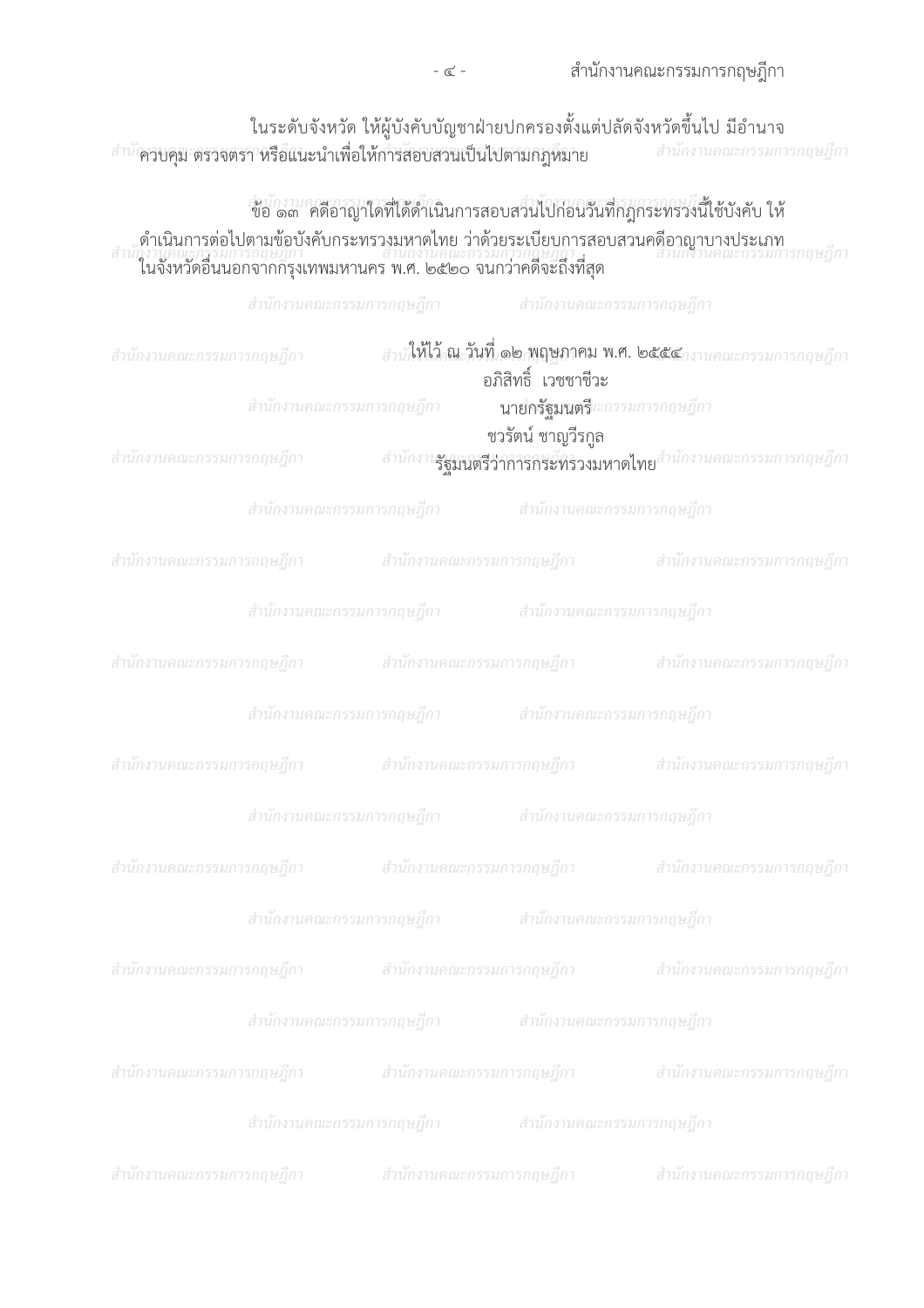่ หมายเหตุ :- เหตุผลในการประกาศใช้กฎกระทรวงฉบับนี้ คือ โดยที่มาตรา ๕ แห่งพระราชบัญญัติให้ <sup>สำนั</sup>1ช้ประมวลกฎหมายวิธีพิจารณาความอาญา พุทธศักราช ๒๔๗๗ ซึ่งแก้ไขเพิ่มเติมโดยพระราชบัญญัติ<sup>ก</sup> กฤษฎีกา ให้ใช้ประมวลกฎหมายวิธีพิจารณาความอาญา (ฉบับที่ ๒) พ.ศ. ๒๕๔๘ บัญญัติให้นายกรัฐมนตรีและ ้รัฐมนตรีว่าการกระทรวงมหาดไทยมีอำนาจออกกฎกระทรวง เพื่อวางระเบียบการงานตามหน้าที่ให้ ุการดำเนินคดีอาญาเป็นไปโดยเรียบร้อย.. ทั้งนี้ ในส่วนที่เกี่ยวข้องกับอำนาจหน้าที่ของตน ประกอบ ้กับมาตรา ๑๘ วรรคหนึ่ง แห่งประมวลกฎหมายวิธีพิจารณาความอาญา ซึ่งแก้ไขเพิ่มเติมโดย พระราชบัญญัติแก้ไขเพิ่มเติมประมวลกฎหมายวิธีพิจารณาความอาญา (ฉบับที่ ๕) พ.ศ. ๒๔๙๖ ้บัญญัติให้พนักงานฝ่ายปกครองชั้นผู้ใหญ่และปลัดอำเภอมีอำนาจสอบสวนความผิดอาญาในจังหวัด  $\frac{1}{6}$ านักอื่นนอกจากกรุงเทพมหานครได้ และเพื่อให้สอดคล้องกับภารกิจของกระทรวงมหาดไทยในการรักษา $\frac{1}{5}$ กากษฎีกา ความสงบเรียบร้อย การอำนวยความเป็นธรรม และให้การบังคับใช้กฎหมายตามภารกิจเป็นไปอย่างมี ประสิทธิภาพ สมควัรกำหนดให้พนักงานสอบสวนฝ่ายปกครอังทำการสอบสวนความผิดอาญาบาง ี ประเภทในจังหวัดอื่นนอกจากกรุงเทพมหานคร รวมทั้งทำการสอบสวนร่วมกับพนักงานสอบสวนฝ่าย สำนักงานจนะจึงจำเป็นต้องอ๊อกกฎกระทรวงนี้นักงานคณะกรรมการกฤษฎีกา สำนักงานคณะกรรมการกฤษฎีกา

ิกฎกระทรวงกำหนดการสอบสวนความผิดอาญาบางประเภทในจังหวัดอื่นนอกจากกรุงเทพมหานคร ้าง<br>โดยพนักงานสอบสวนฝ่ายปกครอง (ฉบับที่ ๒) พ.ศ. ๒๕๕๕ ้ สำนักงานคณะกรรมการกฤษฎีกา

ู ข้อ ๔ , คดีอาญาใดที่ได้ดำเนินการสอบสวนอยู่ในวันก่อนวันที่กฎกระทรวงนี้ใช้บังคับ ให้ดำเนินการสอบสวนต่อไปตามกฎกระทรวงกำหนดการสอบสวนความผิดอาญาบางประเภทใน .สำนักงิ่งหวัดอื่นนอกจากกรุงเทพมหานครโดยพนักงานสอบสวนฝ่ายปกครอง พ.ศ. ๒๕๕๔/จนกว่าคดีจะถึง*ารกฤษฎีกา* ที่สด

สำนักงานคณะกรรมการกฤษฎีกา

ี่ สำนักงานคณะกรรมการกฤษฎีกา

หมายเหตุ :- เหตุผลในการประกาศใช้กฎกระทรวงฉบับนี้ คือ โดยที่ความผิดตามกฎหมายว่าด้วยการ สำนักงานกฎหมายว่าด้วยสถานบริการ และกฎหมายว่าด้วยอาวุธปืน เครื่องกระสุนปืน วัตถุระเบิด ดอกไม้ ้เพลิง และสิ่งเทียมอาวุธปืน มีสถิติการเกิดคดีสูง ซึ่งอาจเกี่ยวพันกับอาชญากรรมร้ายแรง สมควรแก้ไข ให้พนักงานสอบสวนฝ่ายตำรวจสอบสวนในความผิดดังกล่าว และเพื่อไม่ให้เกิดปัญหาเกี่ยวกับสถานที่ <u>.ควบคุมผู้ต้องหา สมควรแก้ไขโดยกำหนดข้อยกเว้นให้พนักงานสอบสวนฝ่ายปกครองมอบตัวผู้ต้องหา</u> ถษภีกา ้ ฝากควบคุมไว้ ณ สถานีตำรวจแห่งท้องที่ที่ทำการของพนักงานสอบสวนฝ่ายปกครองตั้งอยู่และให้ เจ้าหน้าที่ตำรวจทำการควบคุมไว้, จึงจำเป็นต้องออกกฎกระทรวงนี้<sub>แคณะกรรมการกถษภีกา</sub>

| ิ สำนักงานคณะกรรมการกฤษฎีกา                 สำนักงานคณะกรรมการกฤษฎีกา                 สำนักงานคณะกรรมการกฤษฎีกา |                                                                           |  |
|-----------------------------------------------------------------------------------------------------------------|---------------------------------------------------------------------------|--|
|                                                                                                                 | ี สำนักงานคณะกรรมการกฤษฎีกา                     สำนักงานคณะกรรมการกฤษฎีกา |  |
| ี สำนักงานคณะกรรมการกฤษฎีกา   สำนักงานคณะกรรมการกฤษฎีกา   สำนักงานคณะกรรมการกฤษฎีกา                             |                                                                           |  |

สำนักงานคณะกรรมการกฤษฎีกา

สำนักงานคณะกรรมการกฤษฎีกา

กษฎีกา<br>ราชกิจจานุเบกษา เล่ม ๑๒๙/ตอนที่ ๑๒๓ ก/หน้า ๕/๒๑ ธันวาคม ๒๕๕๕ สำนักงานคณะกรรมการล